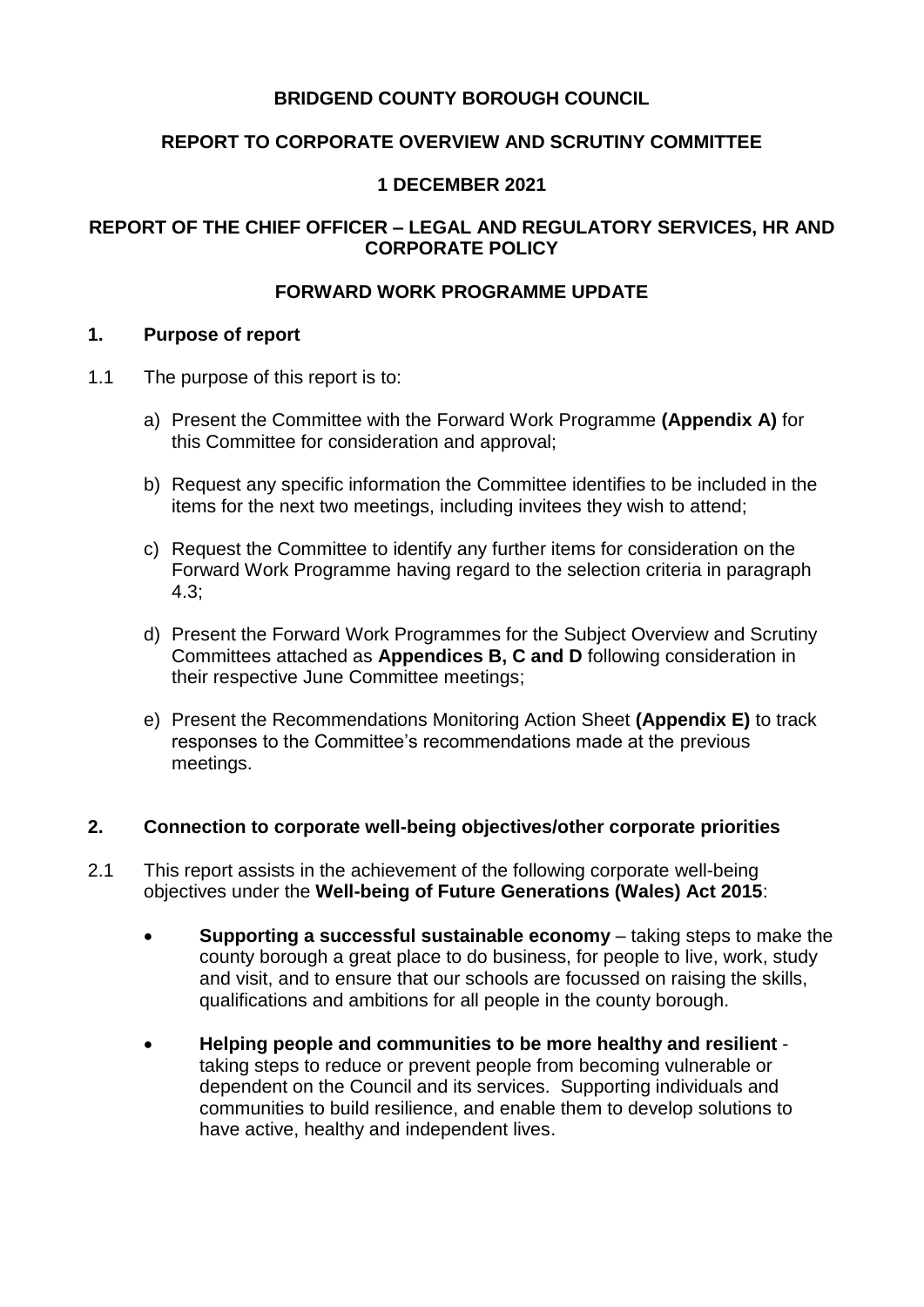**Smarter use of resources** – ensure that all resources (financial, physical, ecological, human and technological) are used as effectively and efficiently as possible and support the creation of resources throughout the community that can help to deliver the Council's well-being objectives.

## **3. Background**

- 3.1 The Council's Constitution requires the Corporate Overview and Scrutiny Committee to develop and implement a Forward Work Programme for the Committee.
- 3.2 The Council's Constitution also provides for each Subject Overview and Scrutiny Committee to propose items for the Forward Work Programme having regard for the Council's Corporate Priorities and Risk Management framework, for the Corporate Overview and Scrutiny Committee to then prioritise and schedule.

#### Best Practice / Guidance

- 3.3 The Centre for Governance and Scrutiny's Good Scrutiny Guide recognises the importance of the forward work programme. In order to 'lead and own the process', it states that Councillors should have ownership of their Committee's work programme, and be involved in developing, monitoring and evaluating it. The Good Scrutiny Guide also states that, in order to make an impact, the scrutiny workload should be coordinated and integrated into corporate processes, to ensure that it contributes to the delivery of corporate objectives, and that work can be undertaken in a timely and well-planned manner.
- 3.4 Forward Work Programmes need to be manageable to maximize the effective use of the limited time and resources of Scrutiny Committees. It is not possible to include every topic proposed. Successful Scrutiny is about looking at the right topic in the right way and Members need to be selective, while also being able to demonstrate clear arguments for including or excluding topics.
- 3.5 The Centre for Governance and Scrutiny (CfGS) guide to work effective work programming 'A Cunning Plan?' makes the following reference to the importance of good work programming:

*'Effective work programming is the bedrock of an effective scrutiny function. Done well it can help lay the foundations for targeted, incisive and timely work on issues of local importance, where scrutiny can add value. Done badly, scrutiny can end up wasting time and resources on issues where the impact of any work done is likely to be minimal.'*

### Corporate Overview and Scrutiny Committee Draft Forward Work Programme

3.6 Following the approval of the schedule of Scrutiny Committee meeting dates at the Annual Meeting of Council on 19<sup>th</sup> May 2021, the scheduling of standing statutory reports to Scrutiny Committees upon: the Medium Term Financial Strategy, Performance, the Corporate Plan, Budget Monitoring, etc. were mapped to the appropriate meeting dates into a draft Forward Work Programme.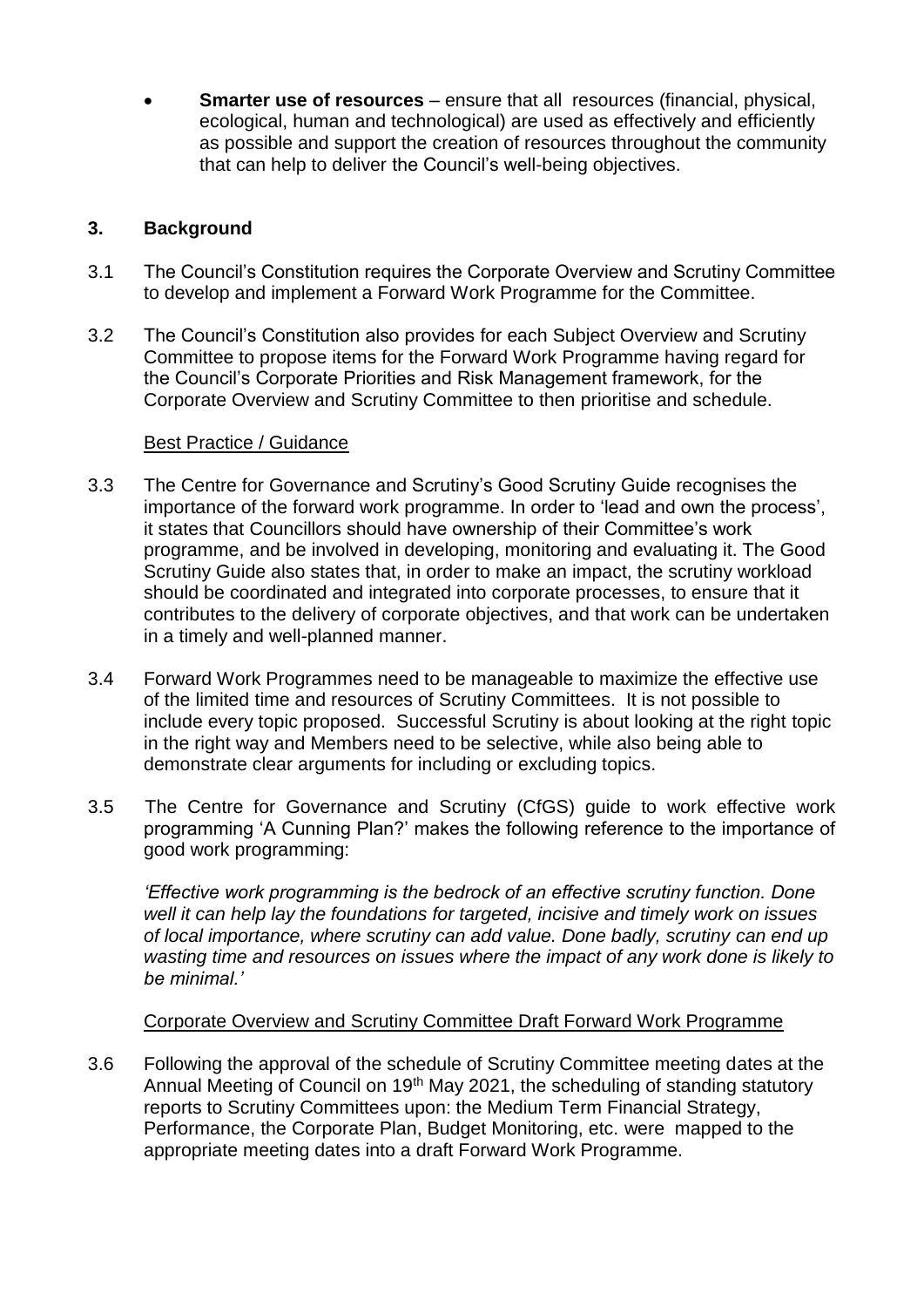- 3.7 The draft Forward work programme for this Committee was prepared using a number of difference sources, including:
	- Corporate Risk Assessment:
	- Directorate Business Plans;
	- Previous Scrutiny Committee Forward Work Programme report topics / Minutes;
	- Committee / Member proposed topics;
	- Policy Framework;
	- Cabinet Work Programme;
	- Discussions with Corporate Directors:
	- Performance Team regarding the timing of performance information.
- 3.8 There are items where there is a statutory duty for Policy Framework documents to be considered by Scrutiny, e.g. the MTFS including draft budget proposals scheduled for consideration in December 2021, following which the Committee will coordinate the conclusions and recommendations from each of the Subject Overview and Scrutiny Committees in a report on the overall strategic overview of Cabinet's draft Budget proposals to the meeting of Cabinet in February 2022.
- 3.9 An effective FWP identifies the issues that the Committee wishes to focus on during the year and provide a clear plan. However, at each meeting the Committee will have an opportunity to review this as the Forward Work Programme Update will be a standing item on the Agenda, detailing which items are scheduled for future meetings and be requested to clarify any information to be included in reports and the list of invitees. The FWP will remain flexible and will be revisited at each COSC meeting with updates from each SOSC FWP and any updated information gathered from FWP meetings with Corporate Directors.

# **4. Current situation/proposal**

- 4.1 The Committee approved its Forward Work Programme at its meeting on 9<sup>th</sup> June 2021.
- 4.2 The Subject Overview and Scrutiny Committee Forward Work Programmes are also being reported to the Committee for coordination and oversight of the overall FWP, following consideration by their respective Subject Overview and Scrutiny Committees. The SOSC FWP's will be included in the standing FWP Update report as updated by each SOSC meeting..

### Identification of Further Items

4.3 The Committee are reminded of the Criteria Form which Members can use to propose further items for the FWP which the Committee can then consider for prioritisation at a future meeting. The Criteria Form emphasises the need to consider issues such as impact, risk, performance, budget and community perception when identifying topics for investigation and to ensure a strategic responsibility for Scrutiny and that its work benefits the Authority. There are a number of questions and processes that can help the Committee come to a decision on whether to include a referred topic, some of which are set out below: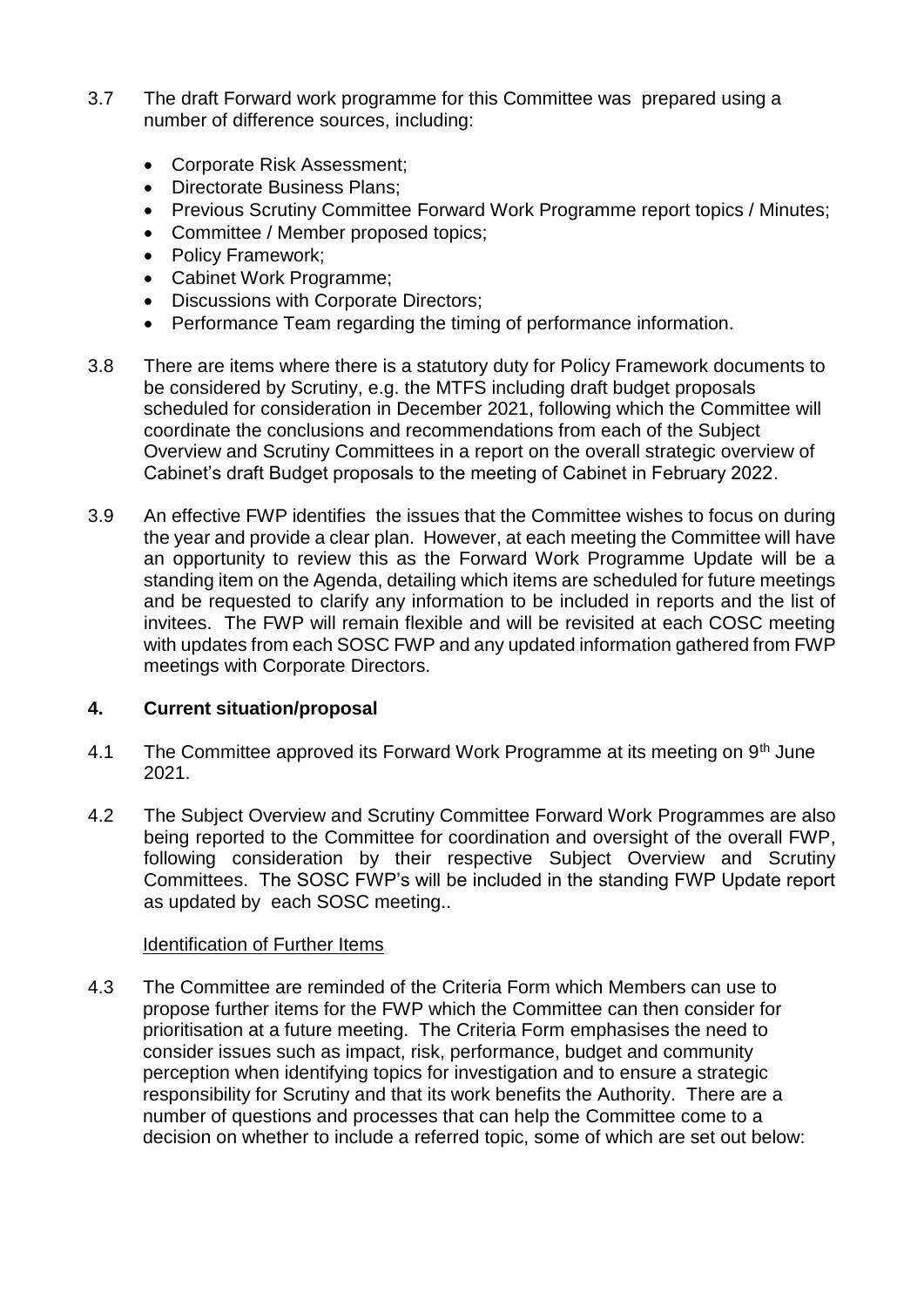Recommended Criteria for Selecting Scrutiny Topics:

| <b>PUBLIC INTEREST:</b>   | The concerns of local people should influence the issues<br>chosen for scrutiny;                                                                  |
|---------------------------|---------------------------------------------------------------------------------------------------------------------------------------------------|
| <b>ABILITY TO CHANGE:</b> | Priority should be given to issues that the Committee<br>can realistically influence, and which will result in a<br>Cabinet decision being taken; |
| PERFORMANCE:              | Priority should be given to the areas in which the<br>Council, and other agencies, are not performing well;                                       |
| EXTENT:                   | Priority should be given to issues that are relevant to all<br>or large parts of the County Borough;                                              |
| <b>REPLICATION:</b>       | Work programmes must take account of what else is<br>happening in the areas being considered to avoid<br>duplication or wasted effort.            |

## Reasons to Reject Scrutiny Topics:

- The issue is already being addressed / being examined elsewhere and change is imminent.
- The topic would be better addressed elsewhere (and can be referred there).
- Scrutiny involvement would have limited / no impact upon outcomes.
- The topic may be sub-judice or prejudicial to the Council's interest.
- The topic is too broad to make a review realistic.
- New legislation or guidance relating to the topic is expected within the next year.
- The topic area is currently subject to inspection or has recently undergone substantial change.

# Corporate Parenting

- 4.4 Corporate Parenting is the term used to describe the responsibility of a Local Authority towards looked after children and young people. This is a legal responsibility given to local authorities by the Children Act 1989 and the Children Act 2004. The role of the Corporate Parent is to seek for children in public care the outcomes every good parent would want for their own children. The Council as a whole is the 'corporate parent', therefore all Members have a level of responsibility for the children and young people looked after by Bridgend.
- 4.5 In this role, it is suggested that Members consider how each item they consider affects children in care and care leavers, and in what way can the Committee assist in these areas.
- 4.6 Scrutiny Champions can greatly support the Committee in this by advising them of the ongoing work of the Cabinet-Committee and particularly any decisions or changes which they should be aware of as Corporate Parents.
- 4.7 The Forward Work Programme for COSC is attached as **Appendix A** for the Committee's consideration.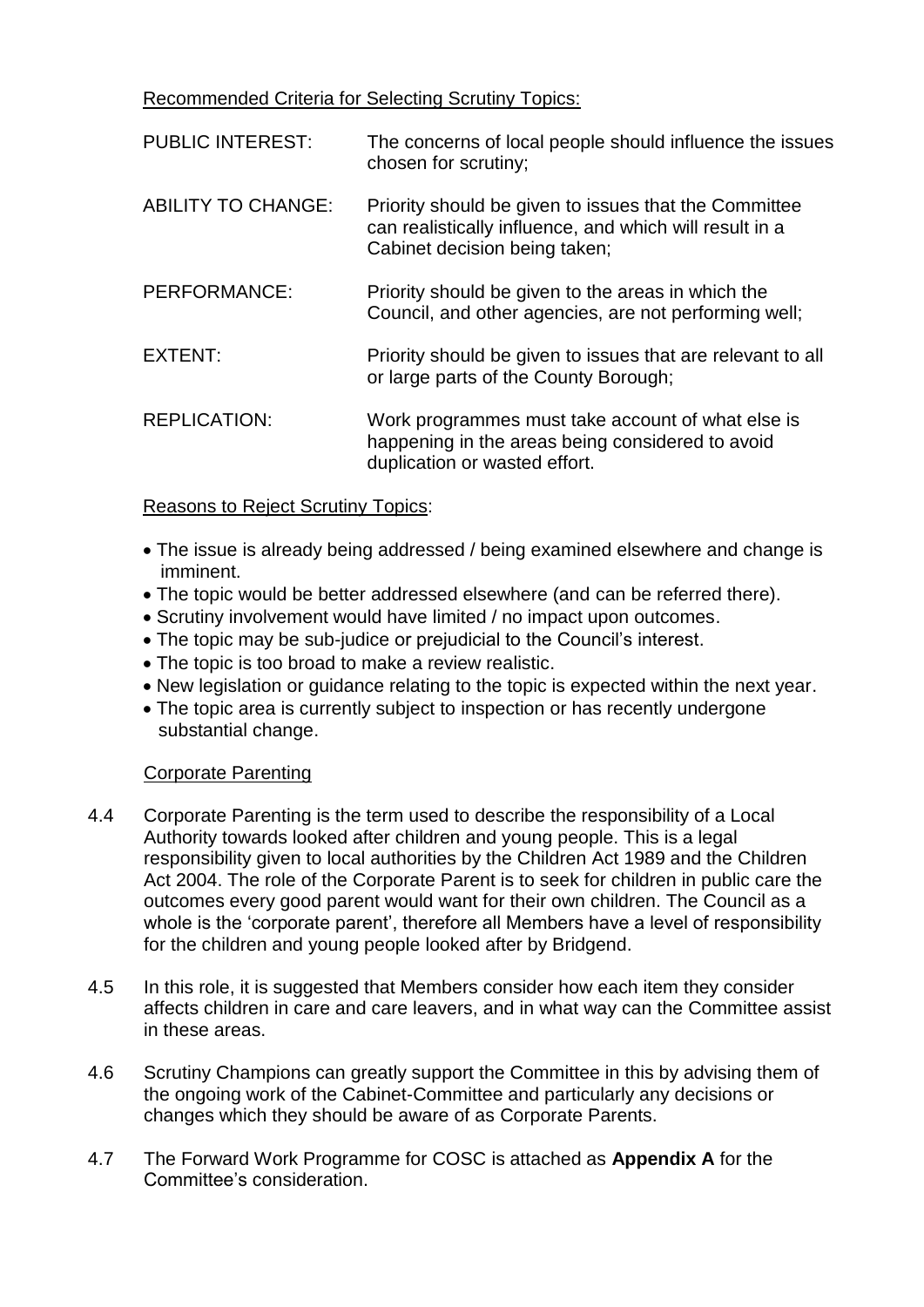- 4.8 The Forward Work Programme for the SOSC 1, 2 and 3 are attached as **Appendices B, C and D**, for coordination and oversight of the overall Forward Work Programme.
- 4.9 The Recommendations Monitoring Action Sheet for the previous meetings is attached as **Appendix E**, to track responses to the Committee's recommendations at the previous meetings.

## **5. Effect upon policy framework and procedure rules**

5.1 The work of the Overview & Scrutiny Committees relates to the review and development of plans, policy or strategy that form part of the Council's Policy Framework and consideration of plans, policy or strategy relating to the power to promote or improve economic, social or environmental wellbeing in the County Borough of Bridgend.

### **6. Equality Act 2010 implications**

6.1 The protected characteristics identified within the Equality Act, Socio-economic Duty and the impact on the use of the Welsh language have been considered in the preparation of this report. As a public body in Wales, the Council must consider the impact of strategic decisions, such as the development or the review of policies, strategies, services and functions. It is considered that there will be no significant or unacceptable equality impacts as a result of this report.

## **7. Well-being of Future Generations (Wales) Act 2015 implications**

- 7.1 The Act provides the basis for driving a different kind of public service in Wales, with 5 ways of working to guide how public services should work to deliver for people. The following is a summary to show how the 5 ways of working to achieve the well-being goals have been used to formulate the recommendations within this report:
	- Long-term The approval of this report will assist in the planning of Scrutiny business in both the short-term and in the long-term on its policies, budget and service delivery.
	- Prevention The early preparation of the Forward Work Programme allows for the advance planning of Scrutiny business where Members are provided an opportunity to influence and improve decisions before they are made by Cabinet.
	- Integration The report supports all the wellbeing objectives.
	- Collaboration Consultation on the content of the Forward Work Programme has taken place with the Corporate Management Board, Heads of Service, Elected Members and members of the public.
	- Involvement Advanced publication of the Forward Work Programme ensures that the public and stakeholders can view topics that will be discussed in Committee meetings and are provided with the opportunity to engage.